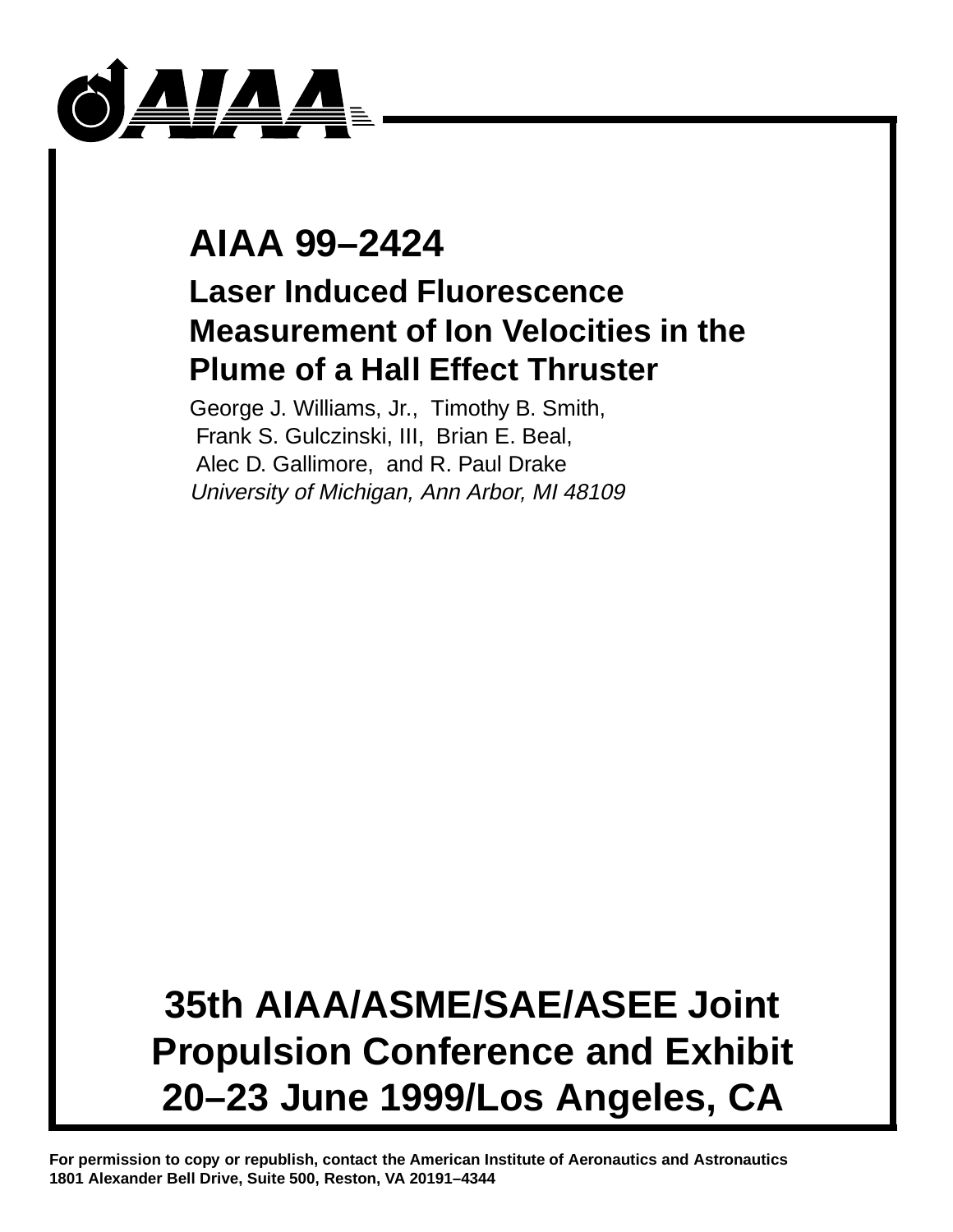## Laser Induced Fluorescence Measurement of Ion Velocities in the Plume of a Hall Effect Thruster

George J. Williams,  $Jr.*$  Timothy B. Smith,\* Frank S. Gulczinski, III,\* Brian E. Beal,<sup>†</sup> Alec D. Gallimore, and R. Paul Drake<sup>s</sup> University of Michigan, Ann Arbor, MI 48109

Laser induced fluorescence (LIF) was used to measure the mean and variance of the velocity distribution of xenon ions in the plume of the P5 Hall thruster. The data indicatean acceleration region extending several centimeters downstream of the exit plane. Significant plume divergence and spreads in velocities equivalent to about 1 eV were observed.Speeds measured correspond to ion energies smaller than those measured with molecularbeam spectroscopy at similar points of interrogation in the plume. LIF measurementstaken 10 to 50 cm downstream indicate that the \spike" observed in the plume is a regionof interaction caused by inward divergence from the discharge annulus.

- A Nuclear magnetic dipole interaction constant
- B Nuclear electric quadrapole interaction constant
- $c = 1$  Light speed, 2.9979  $\times$  10  $\,$  m/s
- $E$  Term energy, J
- $F$  Total angular momentum quantum number
- $g(\nu)$  Thermally-broadened lineshape
- $n =$  Planck constant, 0.0201  $\times$  10  $^{-1}$  J-s
- $\overline{I}$ I Nuclear spin quantum number
- $I_{sp}$  Specific impulse, s
- $J$  Electronic angular momentum quantum number
- $k$  Boltzmann constant,  $J/K$
- $\overline{M}$ Ion mass, kg
- $\tau$ Temperature, K
- Velocity component,  $m/s$  $\overline{21}$
- $\alpha$  Downstream beam angle from vertical, deg
- $\beta$  Lateral beam angle from vertical, deg
- Frequency, Hz  $\overline{\nu}$

#### Subscripts

- $\overline{A}$ Axial
- $\overline{D}$ Downstream
- $hfs$  Hyperfine structure
- is Isotopic structure
- $\Omega$
- Line center  $\sigma$
- 

### Introduction

**EXECTRIC PROPULSION CONSUMER SUCH ASSESS** for chemical rockets on satellites and planetary probes; their higher specific impulse allows them to use signicantly less propellant. Accurate measurements of thruster performance and predictions of spacecraft contamination are crucial for their application.

The ion energy distributions in the plumes of Hall thrusters have been the object of extensive diagnostic investigations. Retarding potential analyzers (RPAs),1 laser induced 
uorescence (LIF),<sup>2</sup> molecular beam mass spectroscopy  $(MBMS)^{1/3}$  and various other probes4 have been used to evaluate the performance of thrusters and their integration on spacecraft. However, probes may perturb the plasma, yielding data that are not representative of the actual thruster performance.

Differences in these measurements may be due to the accuracy of the measurement, to differences in the ion energy characteristics at different downstream positions in the plume, or to a combination of these and other factors.

LIF measurements were performed from 0.01 to 0.5 m downstream of the exit plane of a Hall thruster to generate near-field and some far-field data to compare to probe (MBMS) data. All experiments were performed in the large vacuum test facility (LVTF) at the Plasmadynamics and Electric Propulsion Laboratory (PEPL) at the University of Michigan.

#### Theory

#### Laser Induced Fluorescence

Laser induced fluorescence (LIF) is the incoherent emission of photons from an unstable energy level

Graduate Student, Student Member, AIAA.

<sup>&</sup>lt;sup>†</sup>Undergraduate Student, Student Member, AIAA.

<sup>&</sup>lt;sup>‡</sup>Associate Professor and director of lab, Associate Fellow AIAA.

xProfessor.

Copyright © 1999 by George J. Williams, Jr.. Published by the American Institute of Aeronautics and Astronautics, Inc. with permission.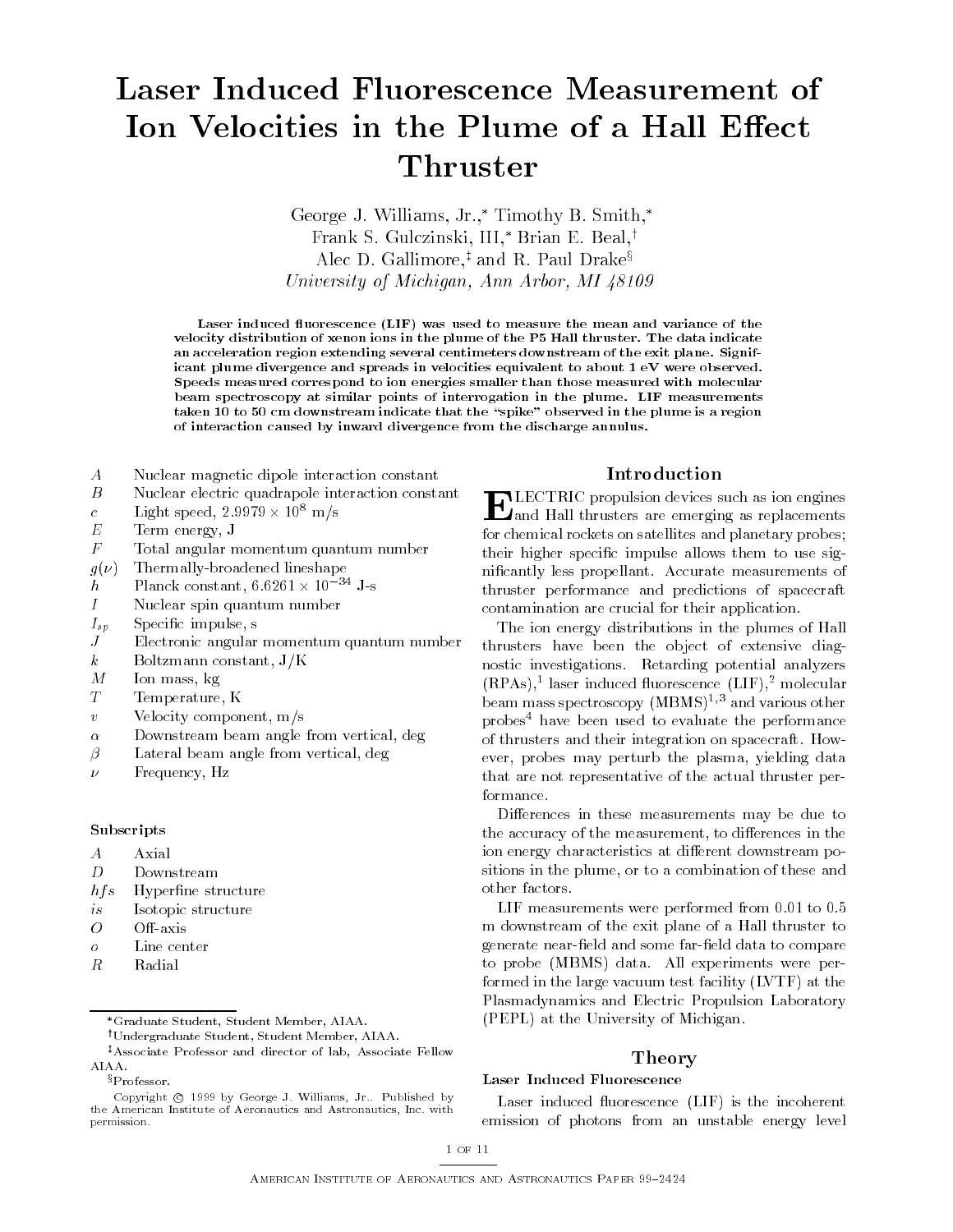(electronic in the case of xenon or other monatomics) populated by the absorption of photons from the laser. In general, the wavelengths  $(i.e.,$  energies) of the absorbed and emitted photons are different. Indeed, emission may occur at many different wavelengths.

The absorbing singly ionized xenon,  $Xe II$ , will "see" the wavelength of the incoming photons shifted by the relative motion of the ion in the direction of the photon. This Doppler effect is observed as a shift in the resonant wavelength as the laser is scanned over a very short range. The change in photon frequency  $\Delta \nu$  is

$$
\Delta \nu = \nu_o v_i/c = v_i/c \tag{1}
$$

Xe II has natural absorption/emission transitions throughout the visible spectrum. The  $5d^4D - 6p^4P^0$ (605.28 nm) Xe II transition was selected to stimulate the emission. The  $0s^+P = 3p^+P$  (329 nm) emission is strongest for this upper state and was selected to be collected.

Both two-beam and three-beam congurations interrogated the plasma. Two beams permitted simultaneous measurements of azimuthal and axial velocity components.<sup>5</sup> Three beams yielded simultaneous azimuthal, axial, and radial velocity components.

The beams were split just downstream of the dye laser, as shown in Fig. 1. The beams entered the chamber parallel to each other, were reflected downward and passed through a focusing lens, crossing at the focal point of the lens-the LIF interrogation point. The lens also reduced the beam diameters (which had grown over the 12 m path length) to less than 0.1 cm.



Fig. 1 Laser division and modulation.

The beam passing through the focusing lens center remained perpendicular to the axis of the thruster, directly measuring the azimuthal component of velocity, and is referred to below as the "vertical" beam. A second beam, referred to as the "downstream" beam, entered the focusing lens downstream from the lens center, measuring the velocity at an angle  $\alpha$  from vertical and perpendicular to the thruster face. The third

beam, the "lateral," entered the focusing lens at the third vertex of a right triangle, measures the velocity at an angle  $\beta$  from vertical and parallel to the thruster face. Figure 2 shows the relationships between measured and calculated velocities.



Fig. 2 Measured and calculated velocities.

The axial velocity component  $v_A$  can be deduced from the vertical velocity  $v_V$  and the downstream velocity  $v_D$  by

$$
v_A = \frac{v_D - v_V \cos \alpha}{\sin \alpha} \tag{2}
$$

Similarly, the lateral velocity  $v_L$  and  $v_V$  yield the radial velocity

$$
v_R = \frac{v_L - v_V \cos \beta}{\sin \beta} \tag{3}
$$

Assuming statistical independence of the temperatures (distributions) associated with each velocity component, the true axial temperature,  $T_A$ , can be calculated given the "temperatures" in the radial,  $T_R$ , and off-axis,  $T<sub>O</sub>$ , directions. This assumption yields an elliptical relationship:

$$
\cos^{2}(\pi/2 - \alpha) + (T_{V}/T_{A})^{2} \sin^{2}(\pi/2 - \alpha) = (T_{V}/T_{O})^{2}
$$
\n(4)

Solving for the axial temperature yields

$$
T_A = T_V \left[ \frac{(T_V/T_O)^2 - 1}{\cos^2 \alpha} + 1 \right]^{-1/2} \tag{5}
$$

Similarly,  $T_R$  is a function of  $T_L$ ,  $T_V$ , and  $\beta$ :

$$
T_R = T_V \left[ \frac{(T_V/T_L)^2 - 1}{\cos^2 \beta} + 1 \right]^{-1/2} \tag{6}
$$

#### Fluorescence Lineshape Model

There are nine stable isotopes of xenon, seven of which have natural abundances greater than one percent. Each of these isotopes has a slightly different term energy at a given energy level. This energy difference results in isotopic splitting.

The two isotopes with an odd atomic mass,  $^{129}Xe$ and  $131Xe$ , have a non-zero nuclear spin quantum number  $I$ , resulting in hyperfine splitting of the atomic energy levels. This hyperfine structure (hfs) is considerably broader than the isotopic structure, and provides most of this transition's characteristic shape.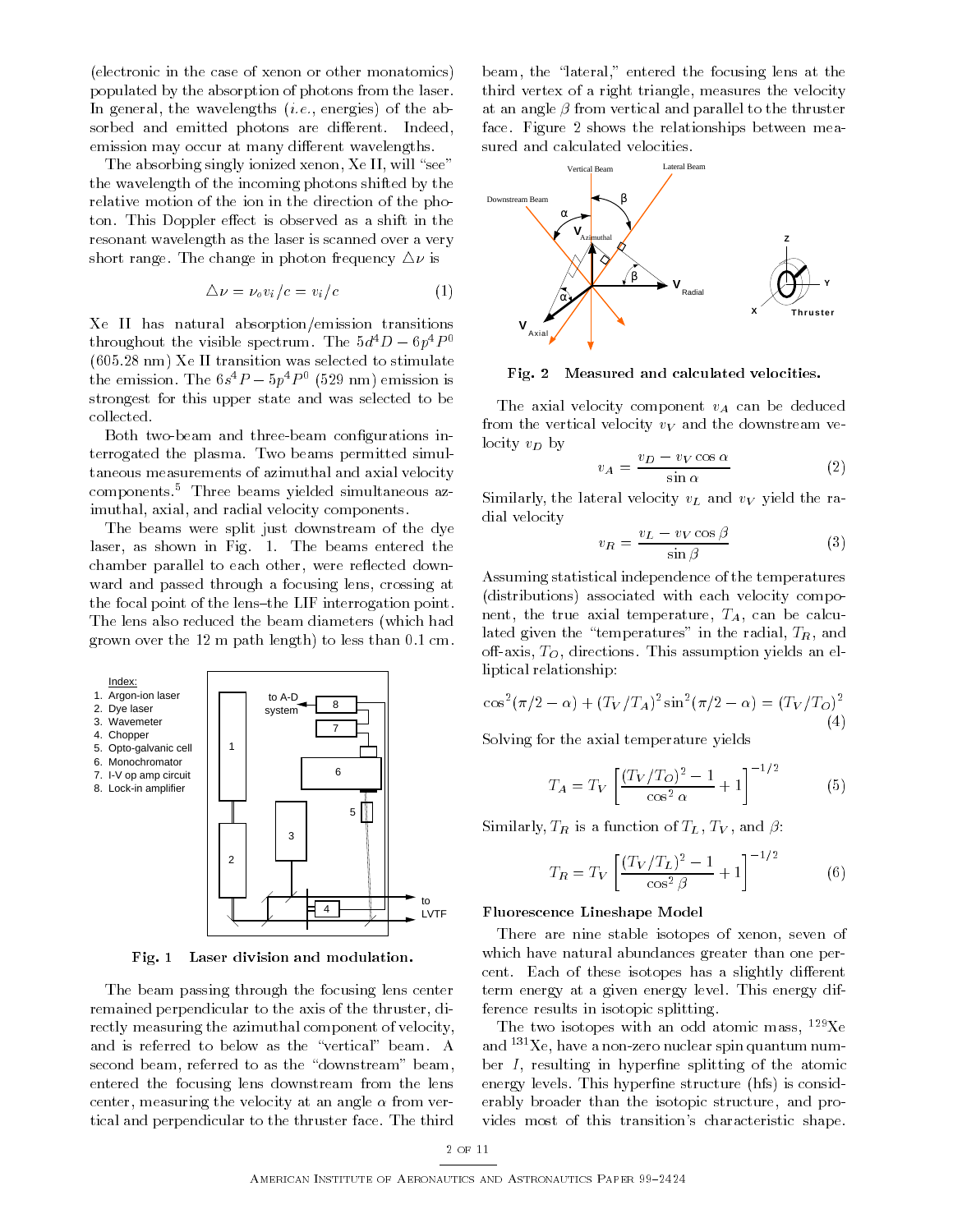The lighter isotope, <sup>129</sup>Xe, has  $I = 1/2$ , while <sup>131</sup>Xe has  $I = 7/2$ . The total angular momentum quantum number F takes values

$$
F = I + J, I + J - 1, \dots, |I - J|
$$
 (7)

where J is the total electronic angular momentum.<sup>6</sup> Figure 3 shows the hyperfine splitting and allowed transitions for the  ${}^4P_{5/2} - {}^4D_{7/2}$  line.



Fig. 3 Hyperfine structure of Xe II.

The extra term energy due to hfs is given by

$$
E_{hfs} = A\frac{C}{2} + B\frac{(3C/4)(C+1) - I(I+1)J(J+1)}{2I(2I-1)J(2J-1)}
$$
\n(8)

where A is the nuclear magnetic dipole interaction constant,  $B$  is the nuclear electric quadrapole interaction constant and

$$
C = F(F + 1) - I(I + 1) - J(J + 1) \tag{9}
$$

The transition rule for hyperfine splitting is of a familiar form,  $\Delta F = 0, \pm 1$  where  $F = 0 \rightarrow F' = 0$ . The relative intensity of each hyperfine component is given for a  $J \to J - 1$  transition by<sup>7</sup>

$$
I(F \to F - 1) \propto \frac{P(F)P(F - 1)}{F}
$$
 (10)

$$
I(F \to F) \propto \frac{(2F+1)}{F(F+1)} P(F) Q(F) \quad (11)
$$

$$
I(F - 1 \to F) \propto \frac{Q(F)Q(F - 1)}{F}
$$
 (12)

where  $P(F) = (F + J)(F + J + 1) - I(I + 1)$  and  $Q(F) = I(I + 1) - (F - J)(F - J + 1).$ 

This model uses published isotopic shifts and hyper fine structure constants for the Xe II<sup>4</sup>  $P_{5/2}$  and <sup>4</sup> $D_{7/2}$ energy levels.8

To properly model line broadening, we would normally convolve instrument and thermal broadening into a Voigt prole.9 In classical emission and absorption spectroscopy, the relevant Lorentzian linewidth belongs to the monochromator; for LIF, though, the monochromator remains at a constant setting, simply acting as a line filter, and the relevant Lorentzian linewidth belongs to the laser.

For plasmas at or above room temperature, the laser linewidth  $\nu_L \approx 1$  MHz is much smaller than the Doppler broadening  $\nu_D$ , and the Voigt profile simplifies to a purely thermally-broadened lineshape

$$
g(\nu) = \frac{1}{\nu_o} \left(\frac{\tau}{\pi}\right)^{1/2} \exp\left(-\tau \left[\frac{\nu - \nu_o}{\nu_o}\right]^2\right) \tag{13}
$$

where  $\tau = Mc^2/2kT$ .

For the isotopes with even mass numbers (i.e., without hfs), the line intensity is linearly proportional to the naturally-occurring abundance for each isotope. For  $129Xe$  and  $131Xe$ , the line intensity is linearly proportional to the product of the isotopic abundance and the relative intensity of the hyperfine components. Thus, the signal resulting from scanning the laser over the absorption wavelength range is the sum of  $N = 17$ lines,

$$
S(\nu) = C \sum_{i=1}^{N} p_i g_i(\nu) \tag{14}
$$

where  $p_i$  is the intensity for each line i,  $g_i(\nu)$  is the shape function given above and  $C$  is a constant representing a whole series of unknowns, including plasma density, collection solid angle, monochromator throughput, photomultiplier tube efficiency, output current-to-voltage amplication and analog-to-digital converter range. The center for each line is

$$
\nu_i = \left[ (E + E_{hfs} + E_{is})' - (E + E_{hfs} + E_{is})'' \right] / h, (15)
$$

where  $E_{hfs}$  is the hyperfine term energy and  $E_{is}$  is the isotopic shift.<sup>8</sup>

By varying the temperature  $T$  and frequency shift with respect to a stationary reference plasma  $\Delta \nu$ , the modeled signal can provide a good fit to the data. An IDL code implementing this model was developed, using a Davidson-Fletcher-Powell optimization routine to provide a replicable "best-fit."

#### Apparatus and Procedure

Thruster

The University of Michigan, in conjunction with the United States Air Force, has developed a 5 kW class Hall thruster, the P5, for basic research purposes. A photograph of the thruster is given in Fig. 4. This thruster underwent performance and probe testing<sup>10</sup> that indicated it operated at performance levels and in a manner consistent with thrusters under commercial  $development.<sup>11-13</sup>$ 

Thruster power was provided by laboratory power supplies. The main discharge was supplied by a Sorensen Model DCR 600-16T. The electromagnets were powered separately, the inner by a Kikusui Model PAD 55-10L and the outer by a Kikusui Model PAD 35-10L. The cathode heater was a Sorensen Model DCS 55-55, and the igniter was a custom-built highvoltage ignition supply. The thruster discharge circuit was electrically isolated during operations. A filter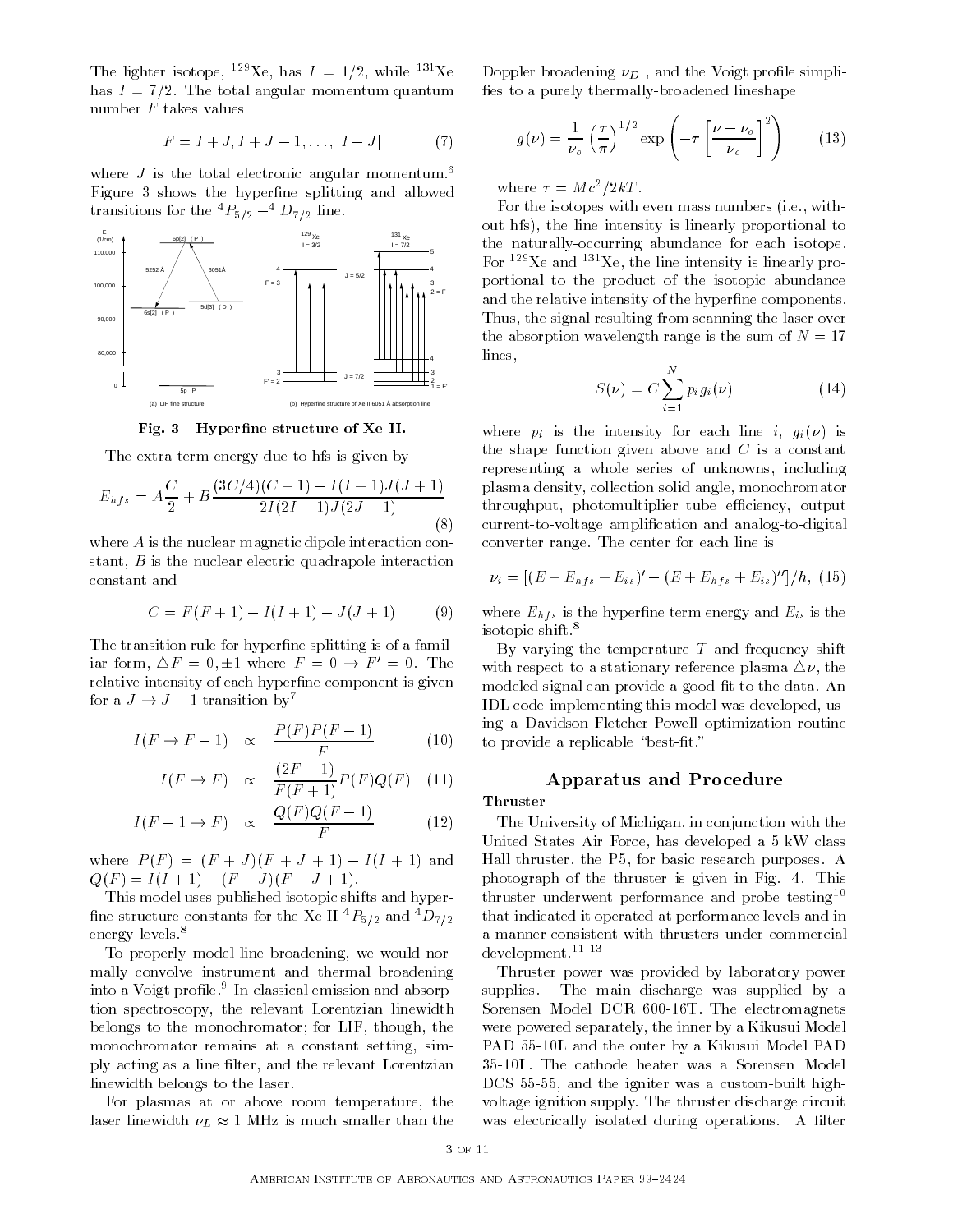

Fig. 4 Photograph of the P5 Hall effect thruster.

consisting of 1.3  $\pm$  1.3  $\pm$  1.3  $\pm$  1.3  $\pm$  1.3  $\pm$  1.3  $\pm$  1.3  $\pm$  1.3  $\pm$  1.3  $\pm$  1.3  $\pm$  1.3  $\pm$  1.3  $\pm$  1.3  $\pm$  1.3  $\pm$  1.3  $\pm$  1.3  $\pm$  1.3  $\pm$  1.3  $\pm$  1.3  $\pm$  1.3  $\pm$  1.3  $\pm$  1.3  $\pm$  1.3  $\pm$  1 the discharge current and a 95  $\mu$ F capacitor in parallel was used to damp out thruster oscillations.

The annular discharge channel is 2.5 cm wide and is on a 7.4 cm radius. The cathode was mounted at roughly 45 degrees from vertical to facilitate LIF. The P5 was interrogated at  $0, \pm 0.5$  and  $\pm 1.0$  cm from the center of the discharge channel. The P5 was moved axially to enable interrogation from 0.1 to 50 cm. Table 1 gives the thruster operating conditions used in this study.

#### Facility

Tests were performed in the 6 m x 9 m LVTF. This is the same facility used in previous work at PEPL, but prior to these tests, it was refitted with four CVI Model TM-1200 Re-Entrant Cryopumps, each of which is surrounded by a liquid nitrogen baffle. These cryopumps provide a xenon pumping speed measured at 140,000 l/s with a base pressure of less than 2-107 Torr. Propellant flow was controlled by two MKS Model 1100 Flow Controllers.

The P5 was positioned on a probe table, which allowed two degrees of freedom over about a meter in each direction. The two translation stages were controlled and monitored via a computer. Resolution was on the order of 0.025 cm for both stages.

#### Laser and Optics

An argon-ion pumped Coherent dye laser (899-29 model) was used with Rhodamine-6G dye. Typical power was 0.25 W at 605 nm. The laser wavelength was scanned over a 0.01 to 0.04 nm range (10 to 30 GHz) in 0.061 pm (50 MHz) increments. The scanning and the synchronized data collection were computer controlled.

Because of the large natural fluorescence at 529 nm, the laser beams were chopped to phase lock the laser induced fluorescence. In order to distinguish velocity components, the downstream, vertical, and lateral beams were chopped at 1300 Hz, 1000 Hz, and 880 Hz respectively. About 10 percent of the lateral beam was split off downstream of the chopper and passed through the center of a hollow cathode in a Hamamatsu opto-galvanic cell with Xe and Ne gases. The voltage applied across the opto-galvanic cell determined the plasma density and temperature: 330 V gave a strong Xe II signal. A Chromex 0.5 m monochromator with a Hamamatsu 928 photo multiplier tube (PMT) collected the fluorescence.

The laser and optics shown schematically in Fig. 1 are located in a controlled atmosphere/low-dust enclosure. The beams are delivered to the LVTF and then to the thruster as shown in Fig. 5. The mirrors and focusing lens were protected from sputtering deposition and erosion by an enclosure with anti-reflection coated windows, while the collection lens was protected by two separate anti-reflection coated windows. The fluorescence from the thruster plume was collected by a 500M Spex monochromator with a Hamamatsu 928 PMT.

Operational amplier circuits converted the PMT current signals to voltage signals. Lock-in amplifiers then isolated the fluorescence components of these signals. The Coherent 899-29 Autoscan software collected and matched the laser frequency to these signals.

Laser alignment was facilitated by a 0.1 cm diameter steel wire centered on the downstream face of the thruster. The wire was roughly 7.4 cm from the center of the discharge annulus. The laser beam focal volumes were overlaid on the wire. The locations of the laser spots were measured at two locations below the focusing lens, yielding accurate values for the angles  $\alpha$ and  $\beta$ .

Each data collection point required four steps:

- 1. move the thruster to establish the point of interrogation
- 2. set the laser wavelength to the upper edge of the scan range,
- 3. take a computer-controlled scan of the three thruster LIF signals over a period of several minutes, and
- 4. take a second, shorter scan of the reference cell signal.

### Results

The LIF signal strength was optimized at most points of interrogation. A record of the amplifier settings provided a rough indication of the relative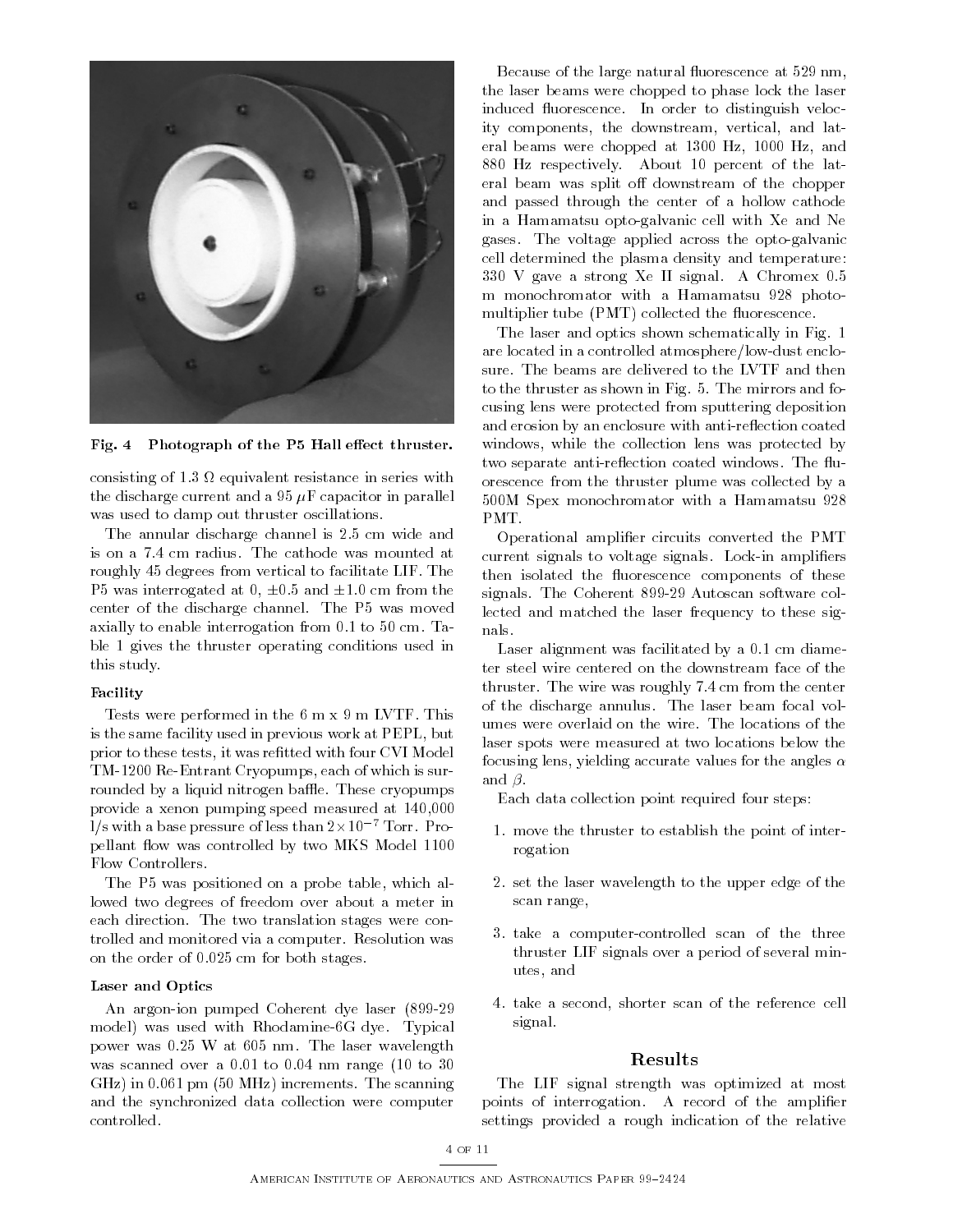| Table 1 |  | P5 operating conditions. |
|---------|--|--------------------------|
|         |  |                          |

|                   | Disc.   | Disc.   | Discharge | Cathode   | Facility                 |
|-------------------|---------|---------|-----------|-----------|--------------------------|
|                   | Voltage | Current | Flow Rate | Flow Rate | Pressure                 |
| Condition         |         | A       | [sccm]    | (sccm)    | $(10^{-6} \text{ Torr})$ |
| 1.5 kW            | 300     | 5.3     | 60.0      | 6.0       | 5.5                      |
| $2.5~\mathrm{kW}$ | 500     | 53      | 60.0      | 6.0       | 5.5                      |
| $3.0\;{\rm kW}$   | 300     | 10 4    | 114       | 60        | 85                       |



Fig. 5 Laser beam delivery and fluorescence optics schematic.

plasma densities. At the exit of the thruster, the densities were highest in the center of the discharge channel. The density peak shifted to the inner edge of the channel at 10 cm.

Periodically, a polarizer was used to vary the power of the laser beam upstream of the first beam splitter as a check for saturation and power broadening. No saturation or power broadening was observed.

#### Near-field

Two sets of near-field data were taken during 1.5 kW operation. Two-beam data were collected at 0.1, 0.65, 1.0 and 10. cm. Three-beam data were taken at  $0.5$ ,  $1.0$  and  $10$ . cm. Differences in the data at  $1.0$ and 10. cm were used to estimate the uncertainty in the measurements of velocity and temperature. This analysis indicated a ten percent error in velocity and a twenty percent error in temperature. The reference cell removed wavelength-related uncertainty, and the angles of the interrogating beams were measured to within one percent. The most likely source of error was the curve fitting used in the data reduction, which is fairly sensitive to noise in the recorded spectral lines. The uncertainties are reflected by error bars in the data presentation below. Data were also taken over

the same matrix at the 3 kW operating condition, but only at 1 cm during 2.5 kW operation.

Figures 6 and 7 show typical sets of near-field data for 1.5 kW and 3 kW operation. These figures show trends typical of all near-field data. Note that the data is presented in terms of detuning frequency, facilitating the use of Eqn. 1. A negative frequency shift implies a Doppler shift in the opposite direction to the laser; i.e, downstream for the axial component, inwards for the radial component, and upwards for the azimuthal component. Fits used to find the Doppler shift and the temperature of each component are given as dotted lines.

Figure 8 shows the axial velocity profiles for the 1.5 kW case. The velocities are fairly uniform across the discharge, and there is a distinct acceleration of the ions over the first 10 cm. Speeds increase on average from 11000 m/s at 0.1 cm to 16000 m/s at 10 cm. This is shown more clearly in Fig. 9, which shows the same data in terms of energy. Note that the energies are signicantly below the discharge voltage (300 V). The axial velocity increased towards the center of the thruster in 2.5 kW operation. The speeds varied from  $19,200 \text{ m/s}$  to  $24,000 \text{ m/s}$ .

Figures 10 and 11 show similar trends in axial ve-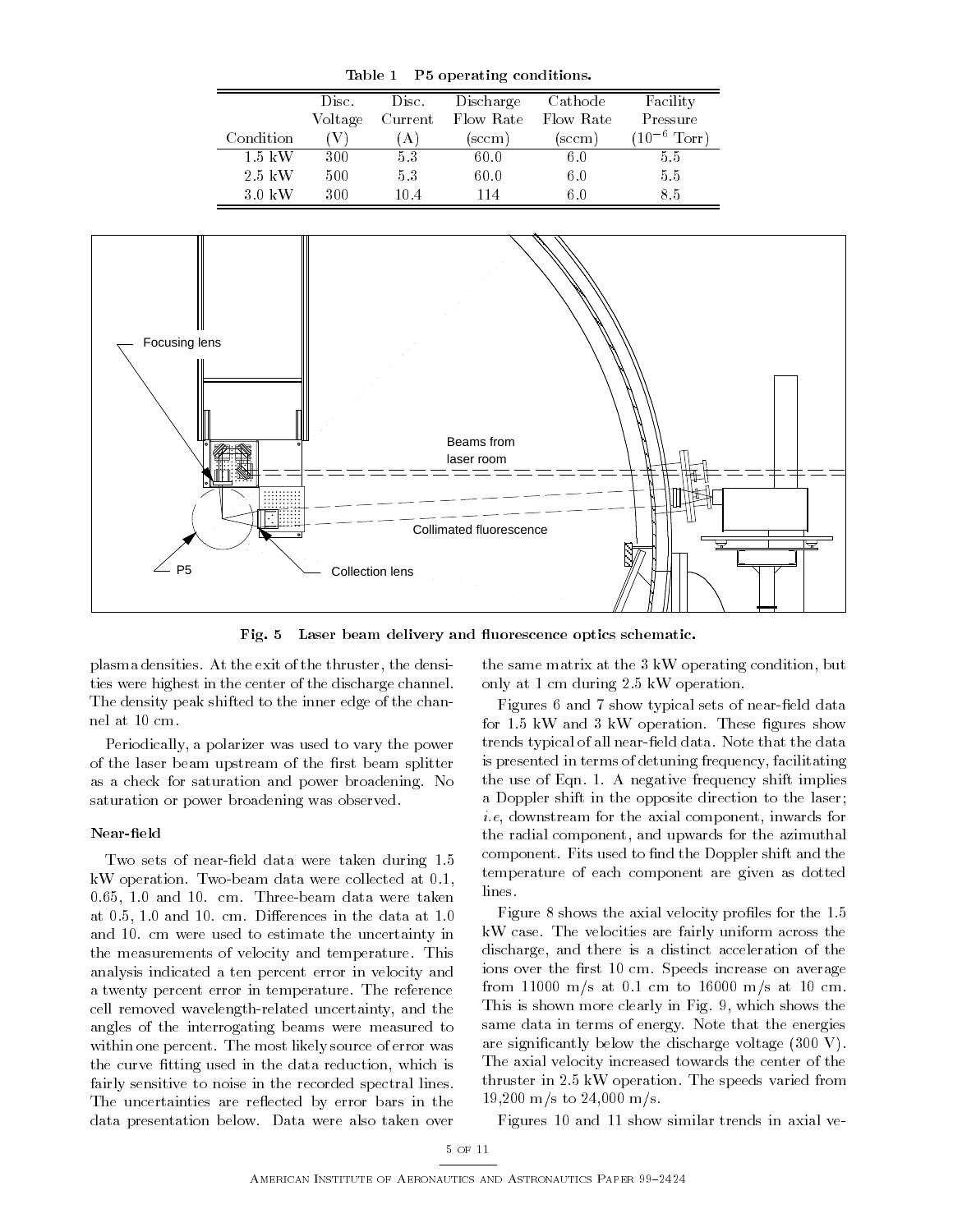

c) Lateral beam signal.

d) Reference cell signal.

Fig. 6 Typical near-field data for 1.5 kW operation.

locity and axial energy for the 3 kW case. Note that the speeds are slightly higher in the 3 kW case. On average, the speed increases from 13000 m/s to 17000 m/s. The increase may result from an increase in the current to the inner magnet from 3 A to 4 A.

Figures 12 and 13 show radial velocity proles for the 1.5 and 3.0 kW cases. Note that the radial velocity increased with increasing power. Positive velocities are towards the thruster centerline. As might be expected, the divergence is greater near the sides of the channel and minimized along its centerline; however, the velocities are largely independent of axial position. Figures 14 and 15 give vector plots of the in-plane velocities of the ions emitted in the 1.5 and 3.0 kW cases respectively.

Figures 16 and 17 show the temperatures associated with the axial velocities. There was a slight increase in temperature with axial position. All three velocity components had similar temperatures at a given point of interrogation. The temperatures generally fell in the 1 to 2 eV range. The temperatures observed during 2.5 kW operation were comparable.

The azimuthal velocity appeared to be roughly independent of position. The azimuthal velocities were roughly 750 m/s for the 1.5 kW case and 1100 m/s at 3.0 kW. The rotation was clockwise in both cases.

#### Far-field

Data were also taken along the centerline of the thruster 10, 20, 30, 40, and 50 cm downstream. Strong fluorescence was detected at each of these locations, but the signal at 10 cm was the weakest. The range of axial locations was limited to within 50 cm by the experimental setup. These data were taken with only two beams: downstream and vertical.

Figure 18 shows the data taken at the various axial positions. Note that at 20 cm (Fig. 18a) there are three distinct populations: one shifted well above the reference datum, one below, and a third (much weaker) population shifted slightly above the datum. As the axial distance increases, the side peaks tend to merge towards the center. The center distribution is simultaneously narrowing and increasing in intensity.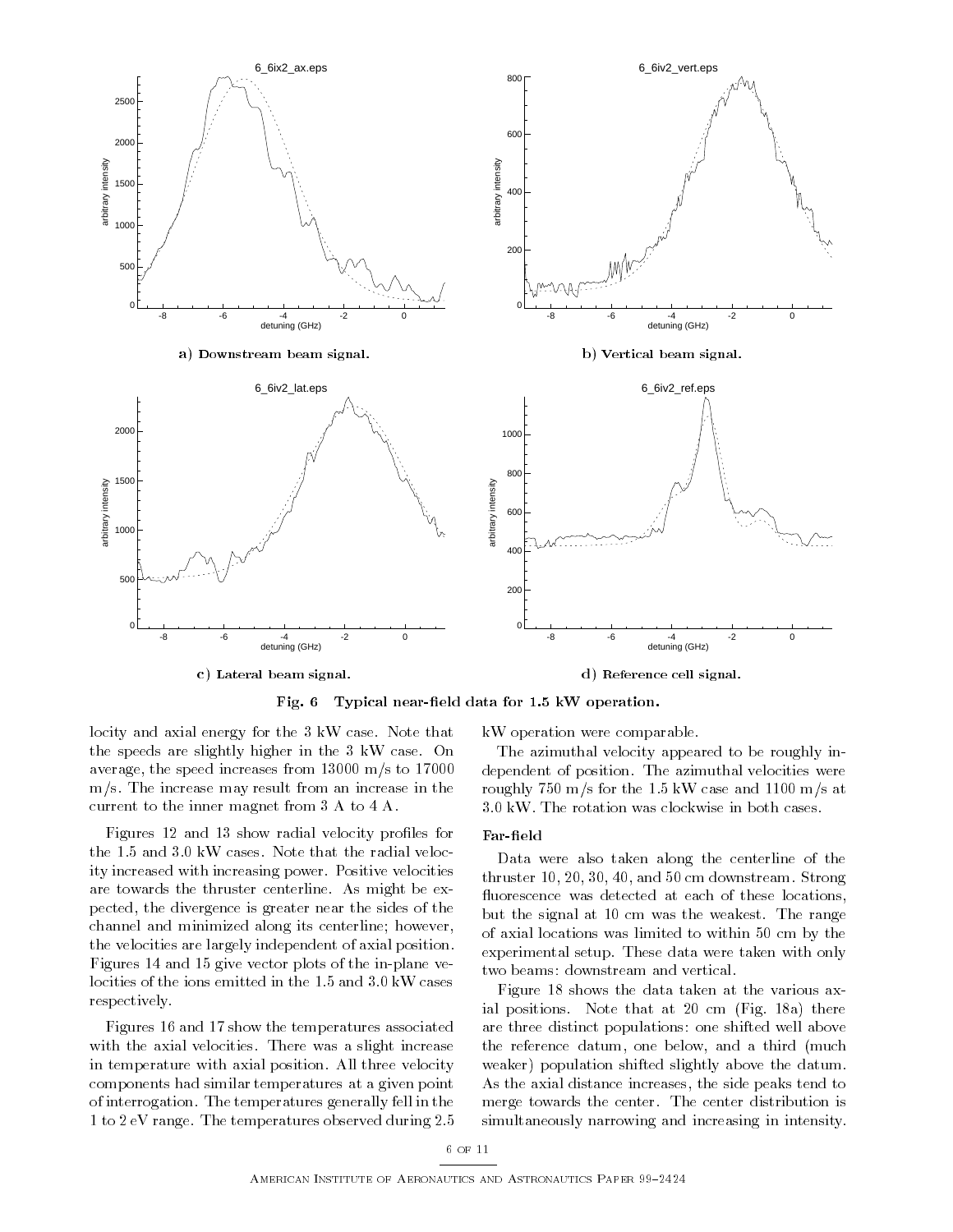

c) Lateral beam signal.

d) Reference cell signal.

Fig. 7 Typical near-field data for 3.0 kW operation.

Between 40 and 50 cm, little variation is apparent.

The complex structure of the far-field data precludes accurate modeling with the current model. However, the shifts of the side peaks appears to correspond to the near-field radial velocities, with temperatures on the order of an eV. Each of the axial peaks appears to be shifted by an amount corresponding to the near-field axial velocities. Note that each of the distributions shows roughly the same axial shift. The center distribution appears to have roughly an order of magnitude higher temperature than the side distributions, *i.e.* 10-100 eV. The structure also indicates a significant low-energy tail extending towards the reference cell signal on each of the side distributions.

#### Discussion

The  $I_{sp}$  of the P5 has been measured to be about 1500 s in 1.5 kW operation. Accounting for the cathode flow rate, axial velocities on the order of 18,000 m/s were expected. Previous LIF velocity measure ments in the 300 V, 4.5 A plume of the SPT-100

Near-field

Hall thruster indicated an average speed of 15,600 m/s at 1.1 cm downstream.<sup>2</sup> This average is consistent with the speeds measured by 2-beam LIF at the 1.5 kW operating condition, but is somewhat higher than that associated with the 3-beam technique. More con fidence is placed in the 2-beam data for this case, because there was a complication in the data reduction of the 3-beam data: the downstream and the vertical beams were scanned subsequently (not simultaneously) to each other in early 3-beam LIF. This complication was removed during 3.0 kW operation, during which all 3 interrogating beams were scanned simultaneously.

The SPT-100 data also indicated a roughly constant azimuthal velocity. The counterclockwise orientation was consistent with the magnetic field orientation of the P5. However, in Manzella's study, there were significant differences between the axial and azimuthal temperatures.

An increase in ion speeds with discharge current at a constant discharge voltage was also observed in a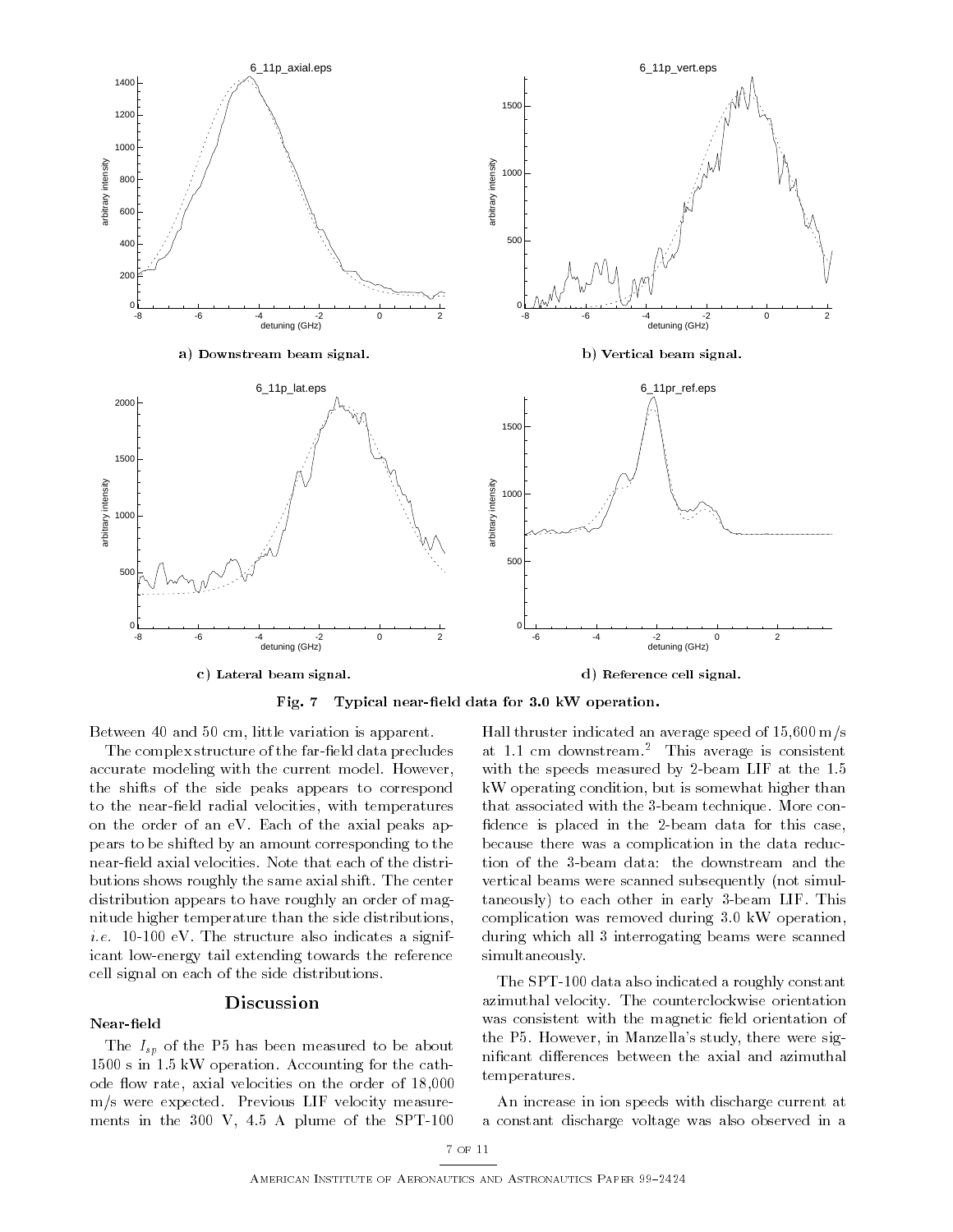Stanford, low-power Hall thruster operation.<sup>14</sup> The acceleration region, however, appeared to have roughly a 100 V potential fall in both 1.5 kW and 3.0 kW operation.

Figure 19 shows an MBMS energy spectrum taken 10 cm downstream of the center of the discharge channel during  $1.5 \text{ kW}$  operation.<sup>3</sup> The peak energy was measured at 260 V with respect to ground. Note that there was also a weaker  $(1:8)$  peak at 350 V. The peak energy measured by LIF was about 210 V (roughly 230 V with respect to ground). No second distribution was detected, but the data is sufficiently noisy that a much weaker signal is not precluded at velocities roughly corresponding to 350 V. This second distribution would appear in the high energy wing of the data shown in Fig. 6. The temperature from the LIF scan is much  $\begin{bmatrix} 1 & 1 \\ 1 & 1 \end{bmatrix}$   $\begin{bmatrix} 1 & 1 \\ 1 & 1 \end{bmatrix}$   $\begin{bmatrix} 1 & 1 \\ 1 & 1 \end{bmatrix}$   $\begin{bmatrix} 1 & 1 \\ 1 & 1 \end{bmatrix}$   $\begin{bmatrix} 1 & 1 \\ 1 & 1 \end{bmatrix}$   $\begin{bmatrix} 1 & 1 \\ 1 & 1 \end{bmatrix}$   $\begin{bmatrix} 1 & 1 \\ 1$ narrower than that from the MBMS data. The reason for this is unclear, but may be due to the divergence of the beam or the presence of multiply charged xenon ions. Both would broaden the MBMS data.

The axial temperatures and azimuthal velocities in this study are in good agreement with near-field LIF on another Hall thruster.<sup>1</sup> However, in that study the temperatures varied signicantly between axial and azimuthal components. another Hall thruster.<sup>1</sup> However, in that study the<br>mperatures varied significantly between axial and az-<br>uthal components.<br>The presence of an acceleration region downstream<br>the thruster agrees with previous LIF data<sup>14</sup>

of the thruster agrees with previous LIF data<sup>14</sup> and with recent probe measurements.<sup>15</sup> This region appears to extend beyond 10 cm from the exit plane.



Fig. 8 Axial velocity profiles for 1.5 kW operation.

#### Far-field

The crossing of the radial components along the centerline of the thruster appears to build the spike observed during operation. Whether the ions are actually colliding is unclear. The glow associated with the spoke would tend to support collisions, but the ion velocities can be redirected via collisionless interactions.

As axial distance increased, narrowing of the global distribution coincided with a decrease in radial velocity. The qualitatively wide distribution in the center



Peak energy profiles for 1.5 kW operation.



Fig. 10 Axial velocity profiles for 3.0 kW operation.



Fig. 11 Peak energy profiles for 3.0 kW operation.

of the global distribution is not visible in the data at 50 cm (Fig. 18d). However, the center distribution may still be present, but masked within the complex structure. This broader distribution (caused by crossvelocities) may be what has been measured by probes in the far-field. The 20 eV distribution observed by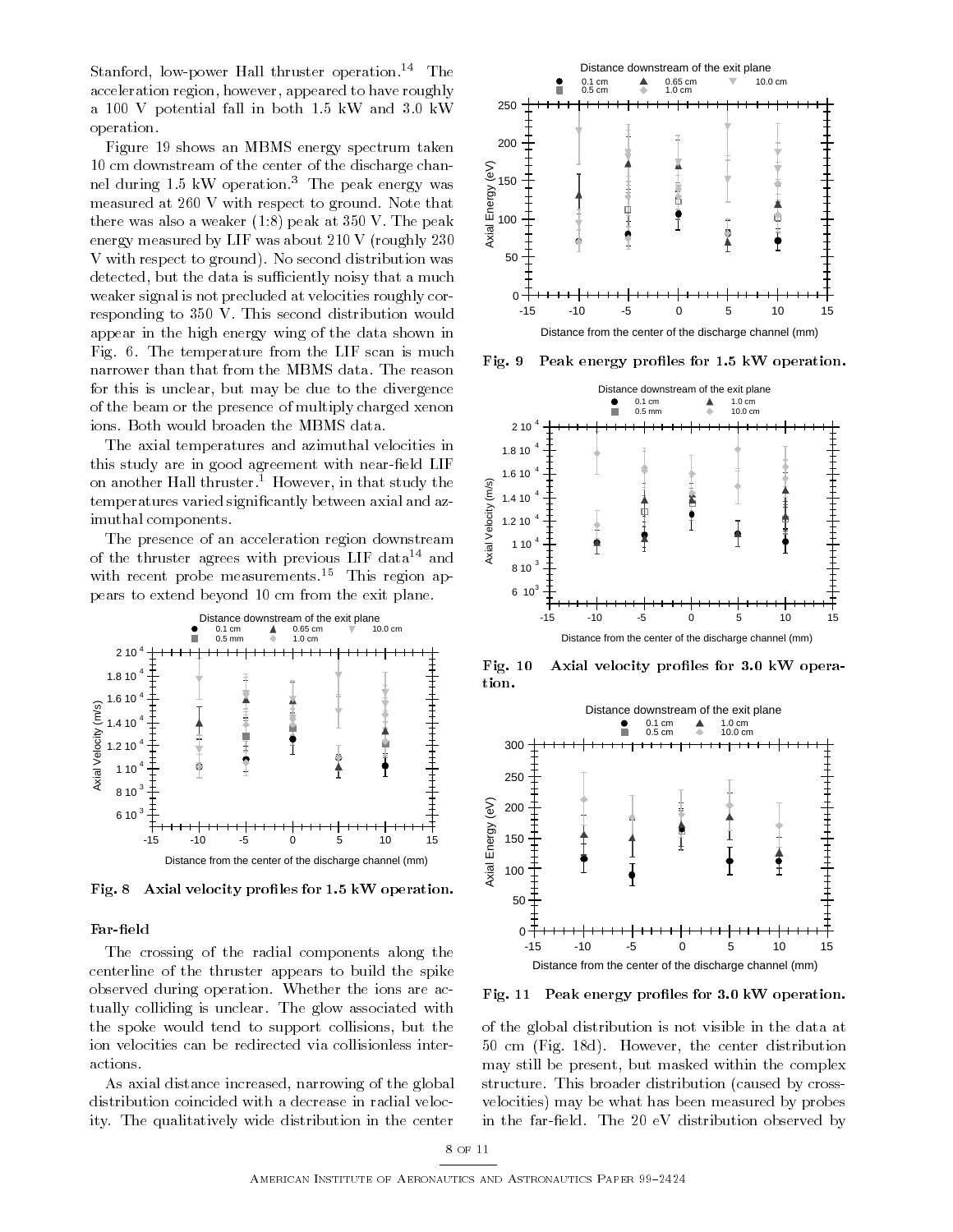

Fig. 12 Radial velocity profiles for 1.5 kW operation.



Fig. 13 Radial velocity profiles for 3.0 kW operation.



Fig. 14 Vector plot of the 1.5 kW velocities.

MBMS measurements at 10 cm is also consistent with this phenomenological explanation. More data taken  $\mathbf{Fig. 17}$ off the thruster centerline and better modeling would be required to verify this.

#### Conclusions

Three-beam LIF has been demonstrated as a viable diagnostic technique for Hall thruster plume velocity measurements. Simultaneous measurement of all three velocity components was achieved. While measured



Fig. 15 Vector plot of the 3.0 kW velocities.



Fig. 16 Ion temperature profiles for 1.5 kW operation.



Ion temperature profiles for 3.0 kW operation.

speeds were lower than those predicted by MBMS measurements, they are not inconsistent with previous LIF measurements. Repeated measurements will be performed to statistically quantify the uncertainty.

An acceleration region was observed extending several centimeters (>10 cm) downstream of the P5 exit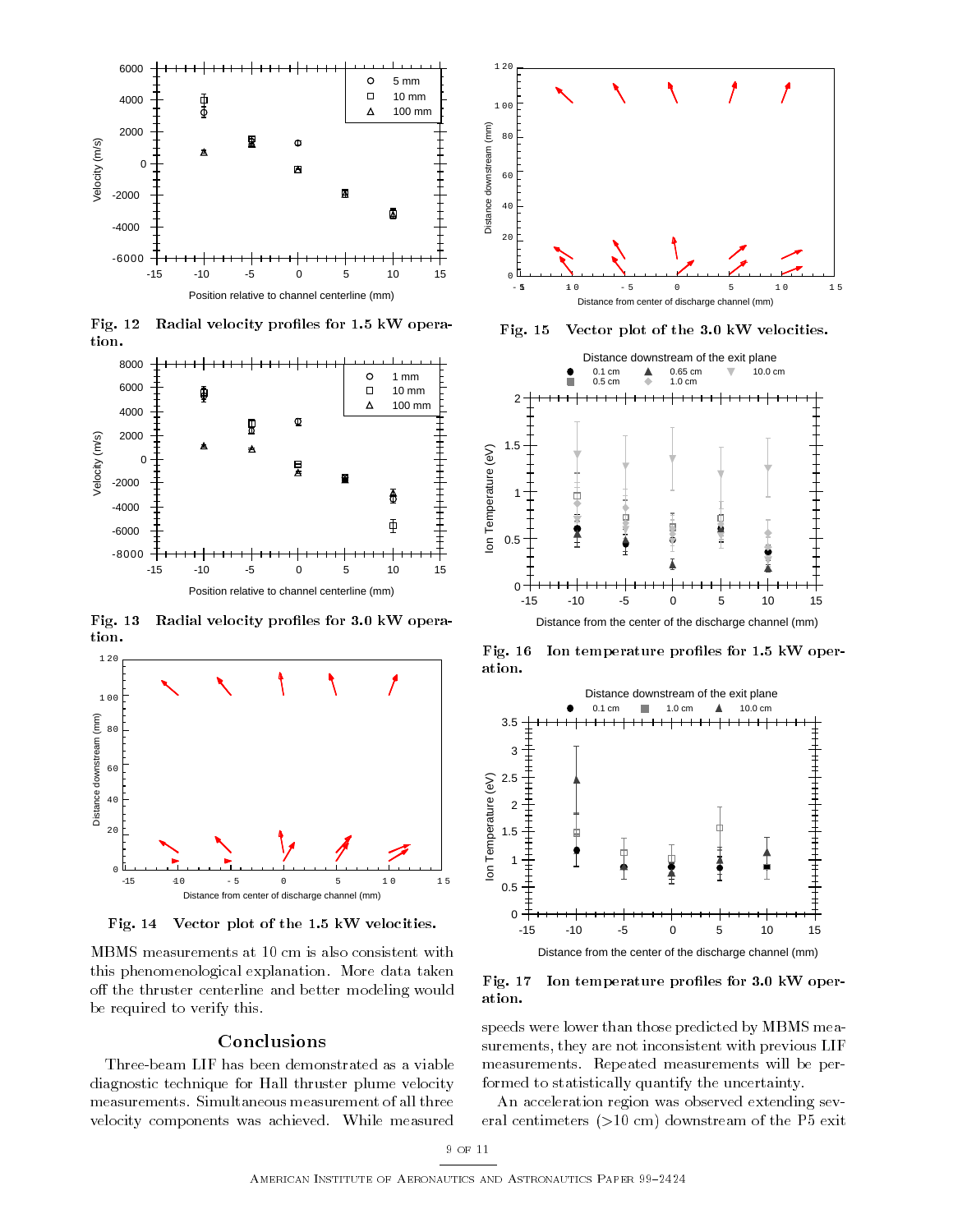

d) <sup>50</sup> cm downstream.

Fig. 18 Far-field data taken along the P5 centerline.

plane. The temperatures of the three velocity components were roughly equal and constant. Both of these support the hypothesis that ionization takes place largely upstream of the exit plane and that there is a distributed acceleration region downstream of the exit plane.

 ${\rm LIF}$  was demonstrated to be of value in the far-field as well as in the near-field The divergence in the nearfiled region was roughly independent of axial position and gave rise to a complex velocity distribution along the thruster centerline. The more-or-less axial component of this distribution has a wide half-width, which may account for the widths observed using physical probes. Future investigations will explore this phenomenon more fully.



Fig. 19 Ion energy distribution measured by MBMS.

#### Acknowledgments

This work was made possible by the continuing support of NASA John Glenn Research Center at Lewis Field and the personnel associated with the On-Board Propulsion Branch. The research has been carried out under NASA Grants NAG 31572 and NGT-3-52311. The authors would also like to thank the other students in the PEPL group for their assistance and support.

#### References

 $1$ King, L. B. et al., "Transport-property Measurements in the Plume of an SPT-100 Hall Thruster," AIAA Journal of Propulsion and Power, Vol. 14, No. 3, March 1998, pp. 327-335.

 $2$ Manzella, D. H., "Stationary Plasma Thruster Ion Velocity Distribution," Proceedings of the 30th Joint Propulsion Conference, AIAA-94-3141, June 1994.

3Gulczinski, F. S., Hofer, R. R., and Gallimore, A. D.,  $\Delta$  Field Ion Energy and Species Measurements of a  $5$ kW Laboratory Hall Thruster," Proceedings of the 35th Joint Propulsion Conference, AIAA-99-2430, June 1999.

<sup>4</sup>Domonkos, M. T. et al., "Very Near-field Plume Investigation of the D-55," Proceedings of the 33rd Joint Propulsion Conference, AIAA-97-3062, July 1997.

<sup>5</sup>Keefer, D. et al., "Multiplexed Laser Induced Fluorescence and Non-Equilibrium Processes in Arcjets," Proceedings of the 25the Plasmadynamics and Lasers Conference, AIAA-94-2656, July 1992.

 ${}^6$  Kopfermann, H., Nuclear Moments, Academic Press, 1958. <sup>7</sup>Candler, C., Atomic Spectra and the Vector Model, Van Nostrand, 1964.

<sup>8</sup>Bingham, C. et al., "Collinear fast-beam laser spectroscopy experiment: measurement of hyperfine structure and isotope experiment: measurement: measurement: measurement of hyperstructure and isotoperior structure and isotoperior shifts in Xe II," Nuclear Instruments and Methods, Vol. 202, No. 147, May 1982.

<sup>9</sup>Verdeyen, J., Laser Electronics, Prentice-Hall, 1995.

 $10$ Haas, J. et al., "Performance Characteristics of a 5 kW Laboratory Hall Thruster," Proceedings of the 34th Joint Propulsion Conference, AIAA 98-3503, July 1998.

<sup>11</sup> Arkhipov, B. et al., "Extending the Range of SPT Operation: Development status of 300 and 4500 W Thrusters," Proceedings of the 32nd Joint Propulsion Conference, AIAA 96-2708, July 1996.

 $^{12}$ Garner, C. E. et al., "Evaluation of a 4.5 kW D-100 Thruster with Anode Layer," Proceedings of the 32nd Joint Propulsion Conference, AIAA 96-2967, July 1996.

 $\lq$  - Petrosov, v. A. et al., "Investigation 4.5 kW High E-IIIciency Hall Type T-160 Electric Thruster," Proceedings of the 24th International Electric Propulsion Conference, IEPC 95-03, Sept. 1995.

10 of 11